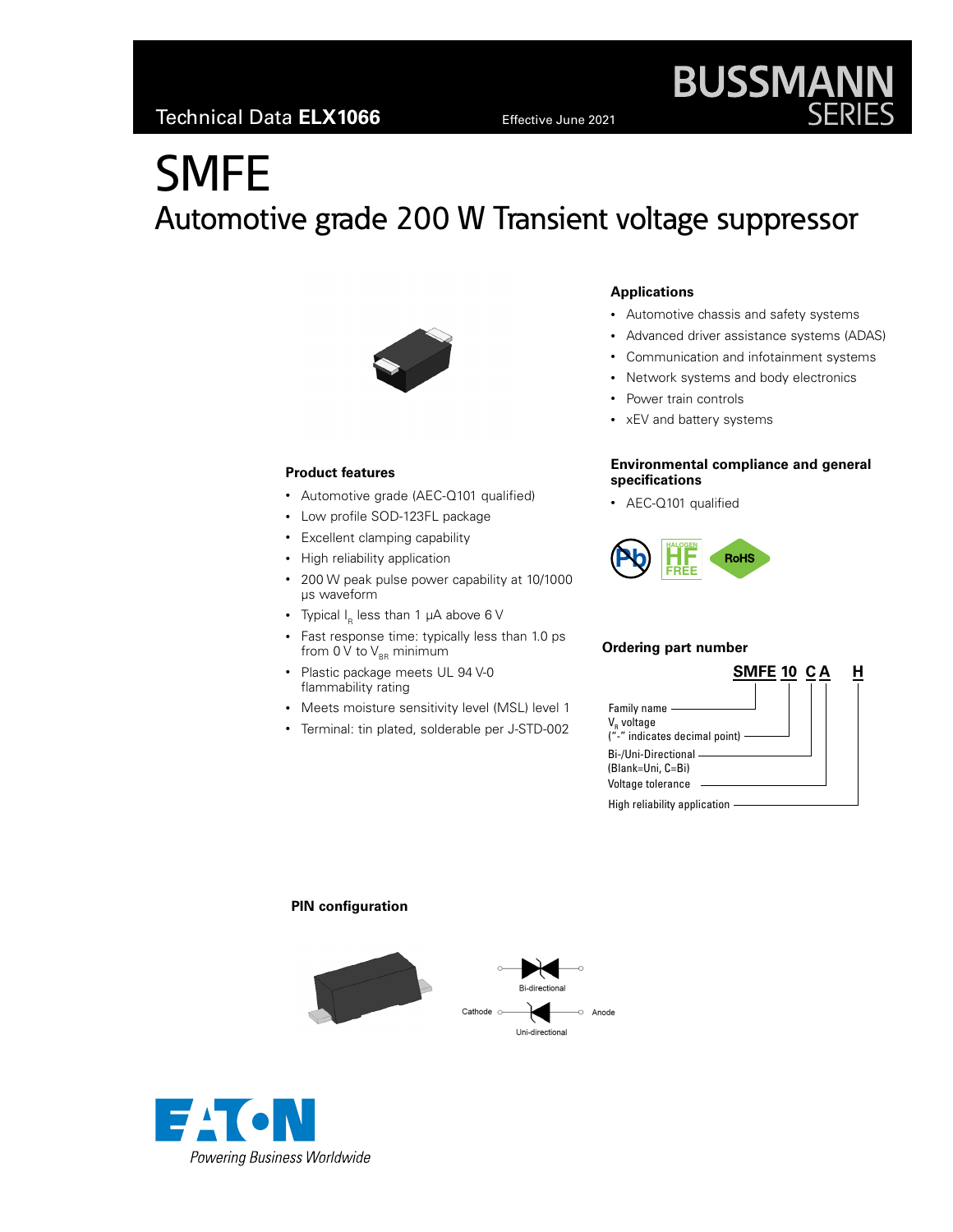# **Absolute maximum ratings**

(+25 °C, RH=45%-75%, unless otherwise noted)

| <b>Parameter</b>                                                    | Symbol                            | Value           | Unit |
|---------------------------------------------------------------------|-----------------------------------|-----------------|------|
| Storage operating junction temperature range                        | $\frac{1}{2}$                     | $-55$ to $+150$ | °C.  |
| Peak pulse power dissipation on 10/1000 µs<br>waveform              | $P_{\text{pp}}$                   | 200             | W    |
| Maximum instantaneous forward voltage at<br>20 A for unidirectional |                                   | 3.5             |      |
| Typical thermal resistance junction to lead                         | $H_{\theta_{\rm JL}}$             | 100             | °C/W |
| Typical thermal resistance junction to ambient                      | $\mathsf{R}_{\Theta \mathsf{JA}}$ | 220             | °C∕W |

# **Mechanical parameters, pad layout- mm/inches**

G



|                  | <b>Millimeters</b> |                | <b>Inches</b>  |                |
|------------------|--------------------|----------------|----------------|----------------|
| <b>Dimension</b> | <b>Minimum</b>     | <b>Maximum</b> | <b>Minimum</b> | <b>Maximum</b> |
| А                | 2.60               | 3.00           | 0.102          | 0.118          |
| B                | 1.60               | 2.00           | 0.063          | 0.079          |
| C                | 3.45               | 3.95           | 0.136          | 0.156          |
| D                | 0.10               | 0.25           | 0.004          | 0.010          |
| E                | 0.30               | 0.90           | 0.012          | 0.035          |
| F                | 0.80               | 1.20           | 0.031          | 0.047          |
| G                | 0.95               | 1.35           | 0.037          | 0.053          |
| J                | 1.30               |                | 0.051          |                |
| K                |                    | 1.70           |                | 0.067          |
|                  | 1.30               |                | 0.051          |                |

# **Part marking**



Cathode band (uni-polar only) Part marking: yyyy- Placeholder--refer to "Marking" listed in Electrical characteristics table for actual marking

# **Packaging information - mm/inches**

Drawing not to scale.

Supplied in tape and reel packaging, 3,000 parts per 7" diameter reel (EIA-481 compliant)



| <b>Dimensions</b> | <b>Millimeters</b> Inches |                   |
|-------------------|---------------------------|-------------------|
| A0                | $1.95 + 0.3$              | $0.077 + 0.012$   |
| B0                | $3.95 + 0.3$              | $0.156 + 0.012$   |
| C                 | 178                       | 7.0               |
| D0                | $1.55 \pm 0.1$            | $0.061 \pm 0.004$ |
| E                 | $1.75 \pm 0.2$            | $0.069 \pm 0.008$ |
| F <sub>1</sub>    | $13.3 + 0.3$              | $0.524 + 0.012$   |
| F                 | $3.50 + 0.2$              | $0.138 + 0.008$   |
| P0                | $4.00 + 0.2$              | $0.157 \pm 0.008$ |
| P1                | $4.00 + 0.2$              | $0.157 + 0.008$   |
| P2                | $2.00 + 0.2$              | $0.079 \pm 0.008$ |
| W                 | $8.0 \pm 0.2$             | $0.315 \pm 0.008$ |
| W1                | $11.5 \pm 1.0$            | $0.453 \pm 0.039$ |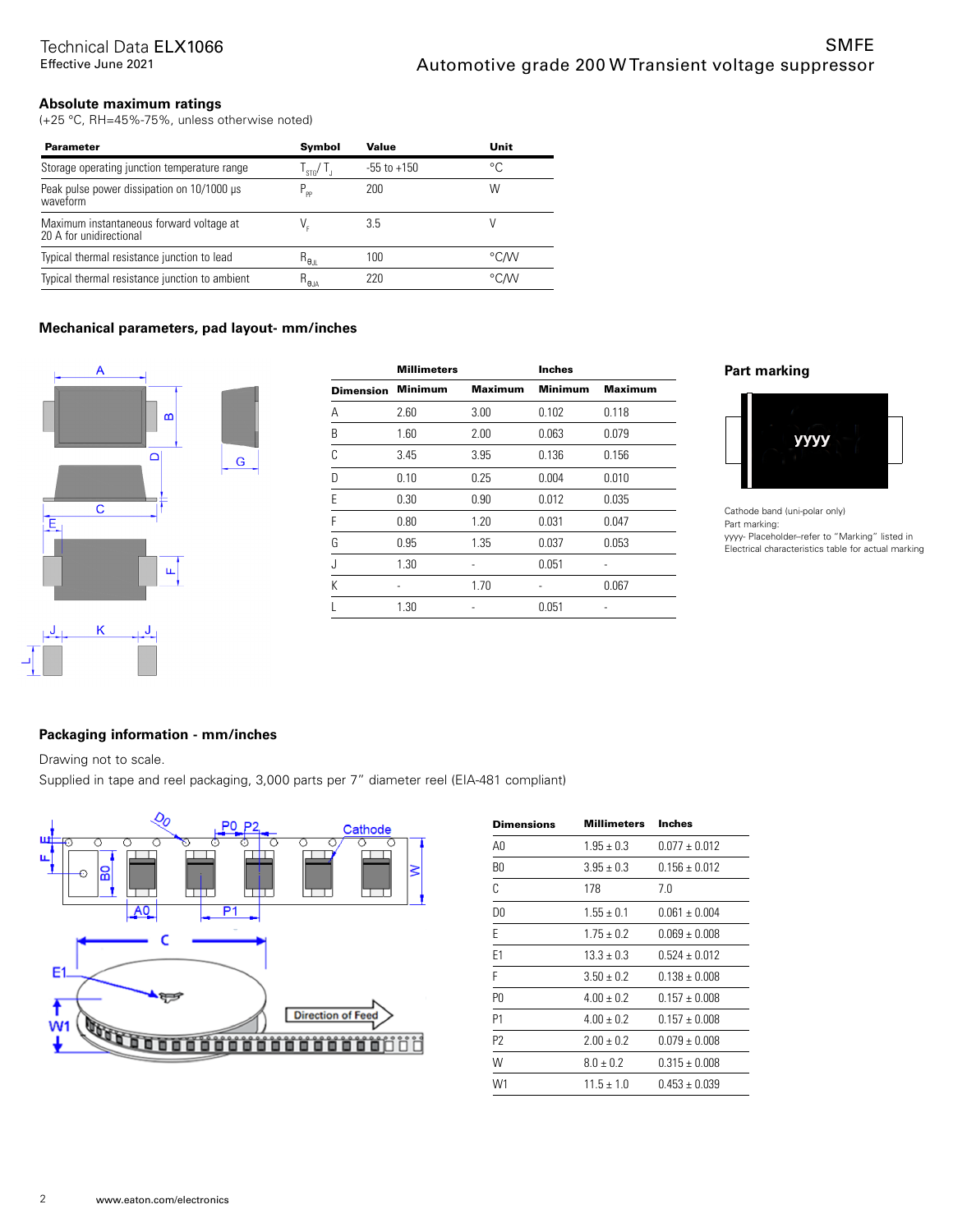# SMFE Automotive grade 200 W Transient voltage suppressor

# **Electrical specifications (+25 °C)**

| Part number<br>Uni-polar | <b>Bi-polar</b> | <b>Marking</b><br>Uni | Bi               | $\mathbf{V}_{\textrm{\tiny R}}$<br>(V) | $I_R @V_R$<br>max (µA) | $V_{BR}$ @ $I_{T}$<br>min (V) | max (V)        | ц.<br>(mA)      | $V_c @ I_{PP}$<br>max (V) | $I_{\rm PP}$<br>(A) |
|--------------------------|-----------------|-----------------------|------------------|----------------------------------------|------------------------|-------------------------------|----------------|-----------------|---------------------------|---------------------|
| SMFE5-0AH                |                 | KEH                   | T                | 5                                      | 10                     | 6.4                           | 7              | 10              | 9.2                       | 21.7                |
| SMFE6-0AH                | $\sqrt{2}$      | KGH                   | $\prime$         | 6                                      | 10                     | 6.67                          | 7.37           | 10 <sup>°</sup> | 10.3                      | 19.4                |
|                          | SMFE5-0CAH      |                       | 5CH              | 5                                      | 40                     | 6.4                           | $\overline{7}$ | 10              | 9.2                       | 21.7                |
|                          | SMFE6-0CAH      | $\prime$              | 6CH              | 6                                      | 40                     | 6.67                          | 7.37           | 10              | 10.3                      | 19.4                |
| SMFE10AH                 | SMFE10CAH       | <b>KXH</b>            | <b>10CH</b>      | 10                                     | 1                      | 11.1                          | 12.3           | 1               | 17                        | 11.8                |
| SMFE11AH                 | SMFE11CAH       | KZH                   | 11CH             | 11                                     | 1                      | 12.2                          | 13.5           | 1               | 18.2                      | 11                  |
| SMFE12AH                 | SMFE12CAH       | LEH                   | 12CH             | 12                                     | 1                      | 13.3                          | 14.7           | 1               | 19.9                      | 10.1                |
| SMFE13AH                 | SMFE13CAH       | LGH                   | 13CH             | 13                                     | 1                      | 14.4                          | 15.9           | 1               | 21.5                      | 9.3                 |
| SMFE14AH                 | SMFE14CAH       | LKH                   | 14CH             | 14                                     | 1                      | 15.6                          | 17.2           | 1               | 23.2                      | 8.6                 |
| SMFE15AH                 | SMFE15CAH       | LMH                   | 15CH             | 15                                     | 1                      | 16.7                          | 18.5           | 1               | 24.4                      | 8.2                 |
| SMFE16AH                 | SMFE16CAH       | LPH                   | 16CH             | 16                                     | 1                      | 17.8                          | 19.7           | 1               | 26                        | 7.7                 |
| SMFE17AH                 | SMFE17CAH       | LRH                   | 17 <sub>CH</sub> | 17                                     | 1                      | 18.9                          | 20.9           | 1               | 27.6                      | 7.2                 |
| SMFE18AH                 | SMFE18CAH       | LTH                   | <b>18CH</b>      | 18                                     | 1                      | 20                            | 22.1           | 1               | 29.2                      | 6.8                 |
| SMFE20AH                 | SMFE20CAH       | <b>LVH</b>            | 20CH             | 20                                     | 1                      | 22.2                          | 24.5           | 1               | 32.4                      | 6.2                 |
| SMFE22AH                 | SMFE22CAH       | LXH                   | 22CH             | 22                                     | 1                      | 24.4                          | 26.9           | 1               | 35.5                      | 5.6                 |
| SMFE24AH                 | SMFE24CAH       | <b>LZH</b>            | 24CH             | 24                                     | 1                      | 26.7                          | 29.5           | 1               | 38.9                      | 5.1                 |
| SMFE26AH                 | SMFE26CAH       | <b>MEH</b>            | 26CH             | 26                                     | 1                      | 28.9                          | 31.9           | 1               | 42.1                      | 4.8                 |
| SMFE28AH                 | SMFE28CAH       | <b>MGH</b>            | 28CH             | 28                                     | 1                      | 31.1                          | 34.4           | $\mathbf{1}$    | 45.4                      | 4.4                 |
| SMFE30AH                 | SMFE30CAH       | MKH                   | 30CH             | 30                                     | 1                      | 33.3                          | 36.8           | 1               | 48.4                      | 4.1                 |
| SMFE33AH                 | SMFE33CAH       | <b>MMH</b>            | 33CH             | 33                                     | 1                      | 36.7                          | 40.6           | 1               | 53.3                      | 3.8                 |
| SMFE36AH                 | SMFE36CAH       | <b>MPH</b>            | 36CH             | 36                                     | 1                      | 40                            | 44.2           | $\mathbf{1}$    | 58.1                      | 3.4                 |
| SMFE40AH                 | SMFE40CAH       | <b>MRH</b>            | 40CH             | 40                                     | 1                      | 44.4                          | 49.1           | 1               | 64.5                      | 3.1                 |
| SMFE43AH                 | SMFE43CAH       | <b>MTH</b>            | 43CH             | 43                                     | 1                      | 47.8                          | 52.8           | $\mathbf{1}$    | 69.4                      | 2.8                 |
| SMFE45AH                 | SMFE45CAH       | <b>MVH</b>            | 45CH             | 45                                     | 1                      | 50                            | 55.3           | 1               | 72.7                      | 2.7                 |
| SMFE48AH                 | SMFE48CAH       | <b>MXH</b>            | 48CH             | 48                                     | 1                      | 53.3                          | 58.9           | 1               | 77.4                      | 2.6                 |
| SMFE51AH                 | SMFE51CAH       | <b>MZH</b>            | 51CH             | 51                                     | 1                      | 56.7                          | 62.7           | 1               | 82.4                      | 2.4                 |
| SMFE54AH                 | SMFE54CAH       | <b>NEH</b>            | 54CH             | 54                                     | 1                      | 60                            | 66.3           | 1               | 87.1                      | 2.3                 |
| SMFE58AH                 | SMFE58CAH       | <b>NGH</b>            | 58CH             | 58                                     | 1                      | 64.4                          | 71.2           | 1               | 93.6                      | 2.1                 |
| SMFE60AH                 | SMFE60CAH       | <b>NKH</b>            | 60CH             | 60                                     | 1                      | 66.7                          | 73.7           | 1               | 96.8                      | 2                   |
| SMFE64AH                 | SMFE64CAH       | <b>NMH</b>            | 64CH             | 64                                     | 1                      | 71.1                          | 78.6           | 1               | 103                       | 1.9                 |
| SMFE70AH                 | SMFE70CAH       | <b>NPH</b>            | 70CH             | 70                                     | 1                      | 77.8                          | 86             | $\mathbf{1}$    | 113                       | 1.8                 |
| SMFE75AH                 | SMFE75CAH       | <b>NRH</b>            | <b>75CH</b>      | 75                                     | $\mathbf{1}$           | 83.3                          | 92.1           | $\mathbf{1}$    | 121                       | 1.7                 |
| SMFE78AH                 | SMFE78CAH       | <b>NVH</b>            | 78CH             | 78                                     | $\mathbf{1}$           | 86.7                          | 95.8           | $\mathbf{1}$    | 126                       | 1.6                 |
| SMFE85AH                 | SMFE85CAH       | <b>NXH</b>            | 85CH             | 85                                     | $\mathbf{1}$           | 94.4                          | 104            | $\mathbf{1}$    | 137                       | 1.5                 |
| SMFE90AH                 | SMFE90CAH       | <b>NZH</b>            | 90CH             | 90                                     | 1                      | 100                           | 111            | 1               | 146                       | 1.4                 |
| SMFE100AH                | SMFE100CAH      | PEH                   | 100CH            | 100                                    | $\mathbf{1}$           | 111                           | 123            | $\mathbf{1}$    | 162                       | 1.2                 |
| SMFE110AH                | SMFE110CAH      | PGH                   | 110CH            | 110                                    | $\mathbf{1}$           | 122                           | 135            | $\mathbf{1}$    | 177                       | 1.1                 |
| SMFE120AH                | SMFE120CAH      | <b>PKH</b>            | 120CH            | 120                                    | $\mathbf{1}$           | 133                           | 147            | 1               | 193                       | $\mathbf{1}$        |
| SMFE130AH                | SMFE130CAH      | <b>PMH</b>            | 130CH            | 130                                    | $\mathbf{1}$           | 144                           | 159            | $\mathbf{1}$    | 209                       | 0.9                 |
| SMFE150AH                | SMFE150CAH      | PRH                   | 150CH            | 150                                    | 1                      | 167                           | 185            | $\mathbf{1}$    | 243                       | 0.8                 |
| SMFE160AH                | SMFE160CAH      | <b>PVH</b>            | 160CH            | 160                                    | $\mathbf{1}$           | 178                           | 197            | $\mathbf{1}$    | 259                       | 0.8                 |
| SMFE170AH                | SMFE170CAH      | <b>PXH</b>            | 170CH            | 170                                    | $\mathbf{1}$           | 189                           | 209            | $\mathbf{1}$    | 275                       | 0.7                 |
| SMFE180AH                | SMFE180CAH      | PZH                   | 180CH            | 180                                    | 1                      | 201                           | 222            | $\mathbf{1}$    | 292                       | 0.7                 |
| SMFE200AH                | SMFE200CAH      | <b>QEH</b>            | 200CH            | 200                                    | $\mathbf{1}$           | 224                           | 247            | $\mathbf{1}$    | 324                       | 0.6                 |
| SMFE220AH                | SMFE220CAH      | QRH                   | 220CH            | 220                                    | $\mathbf{1}$           | 246                           | 272            | $\mathbf{1}$    | 356                       | 0.5                 |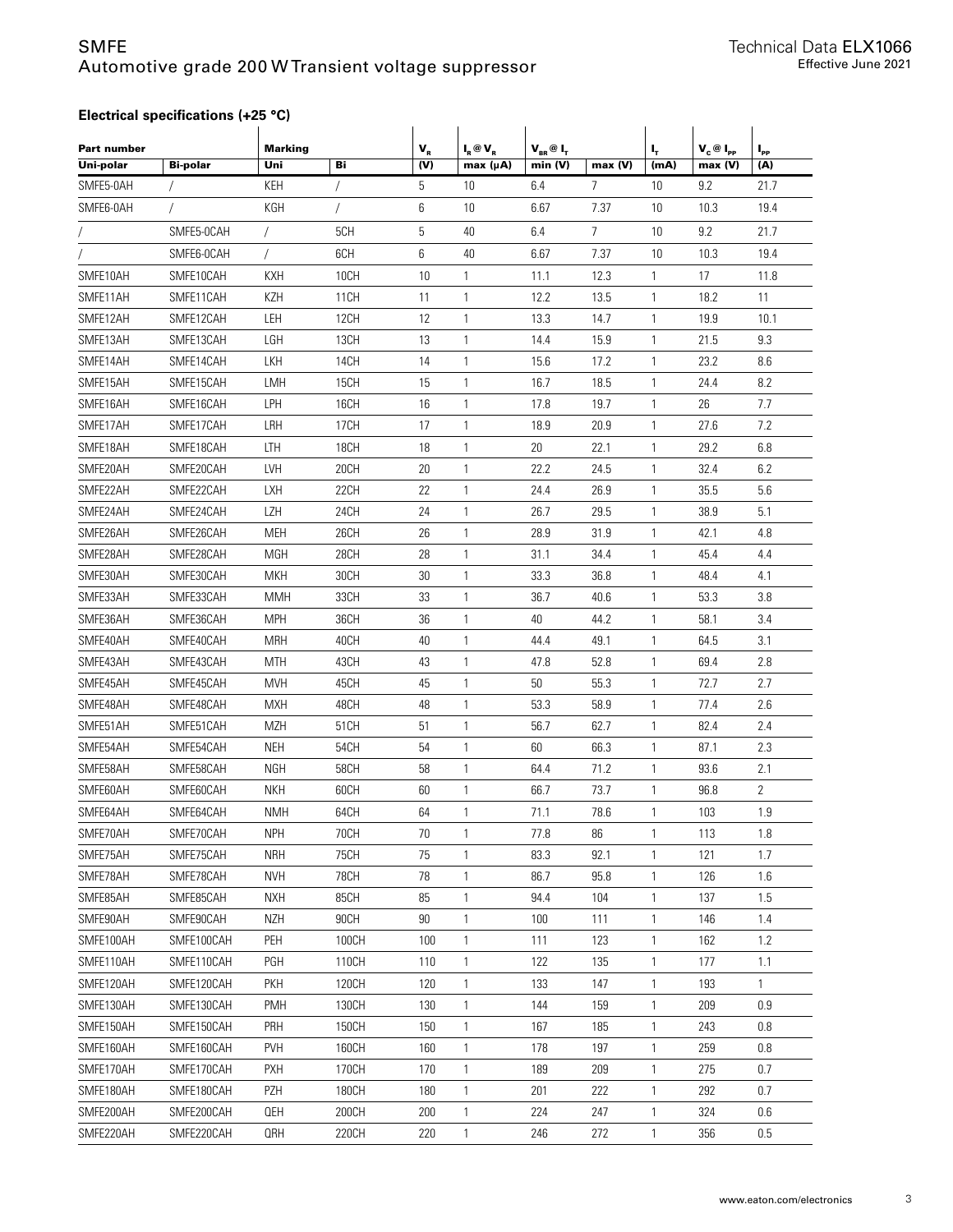# **Ratings and V-I characteristic curves** (+25 °C unless otherwise noted)

# **V- I curve characteristics (Uni-directional) V- I curve characteristics (Bi-directional)**





Surge waveform: 10/1000 μs

- $V_R$ : Stand-off voltage -- Maximum voltage that can be applied
- $V_{BR}$ : Breakdown voltage
- $V_c$ : Clamping voltage -- Peak voltage measured across the suppressor at a specified  $I_{\text{PP}}$
- I R: Reverse leakage current
- l<sub>T</sub>: Test current
- $\mathsf{V}_\mathsf{F}$ : Forward voltage drop for Uni-directional



# **Pulse waveform Pulse derating curve**

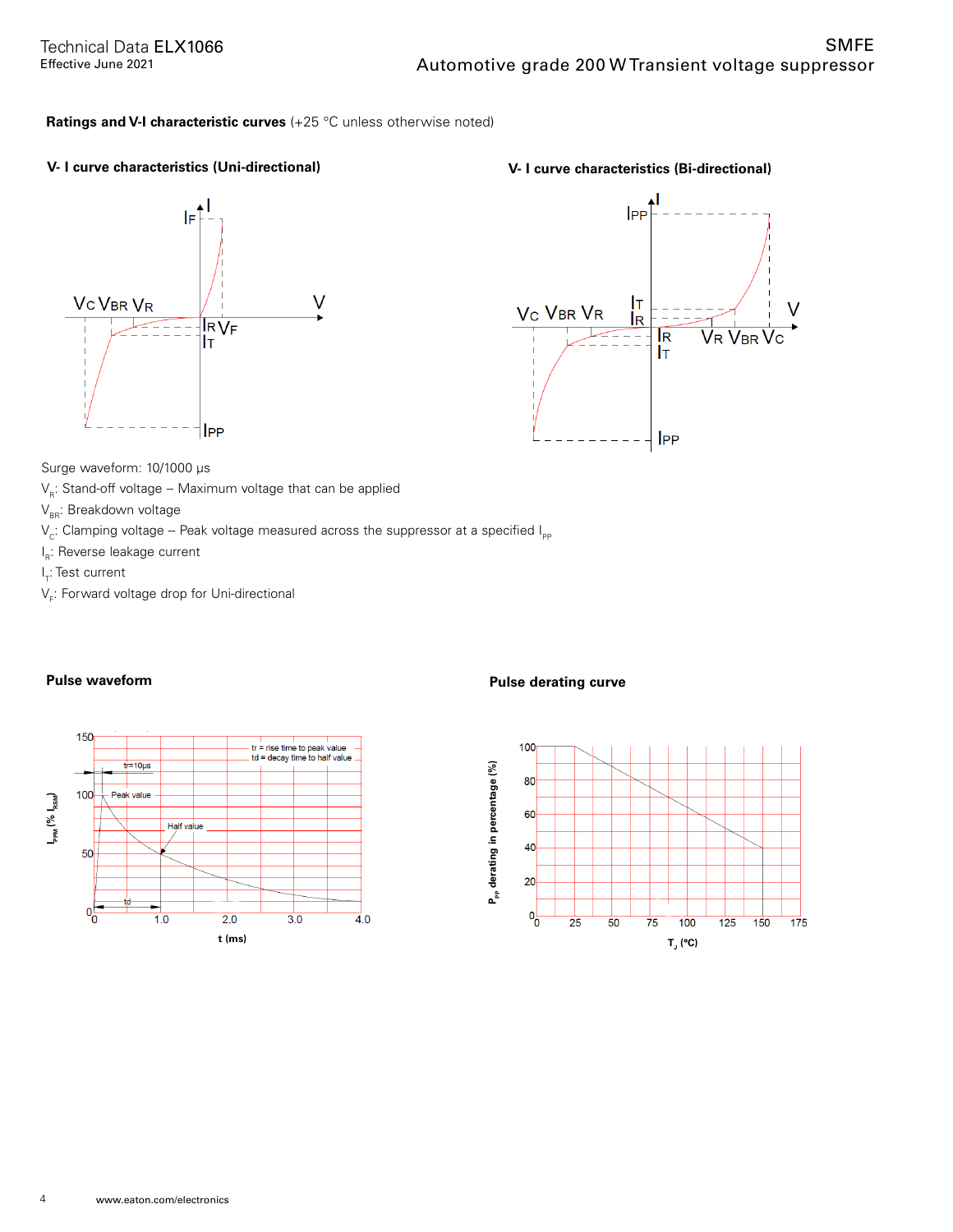# **Solder reflow profile**



# **Table 1 - Standard SnPb solder (T c )**

| Package<br>thickness | Volume<br>mm3<br>$350$ | Volume<br>mm3<br>>350 |
|----------------------|------------------------|-----------------------|
| $<$ 2.5 mm           | 235 °C                 | 220°C                 |
| $\geq$ 2.5 mm        | 220 °C                 | 220°C                 |

**Table 2 - Lead (Pb) free solder (T c )**

| Package<br>thickness | Volume<br>mm <sup>3</sup><br>$350$ | Volume<br>mm <sup>3</sup><br>350 - 2000 | Volume<br>mm <sup>3</sup><br>>2000 |
|----------------------|------------------------------------|-----------------------------------------|------------------------------------|
| $<$ 1.6 mm           | 260 °C                             | 260 °C                                  | 260 °C                             |
| $1.6 - 2.5$ mm       | 260 °C                             | 250 °C                                  | 245 °C                             |
| $>2.5$ mm            | 250 °C                             | 245 °C                                  | 245 °C                             |

# **Reference J-STD-020**

| <b>Profile feature</b>                                                         | <b>Standard SnPb solder</b> | Lead (Pb) free solder         |
|--------------------------------------------------------------------------------|-----------------------------|-------------------------------|
| Preheat and soak<br>• Temperature min. $(T_{smin})$                            | 100 °C                      | 150 °C                        |
| • Temperature max. $(Tsmax)$                                                   | 150 °C                      | 200 °C                        |
| • Time (T <sub>smin</sub> to T <sub>smax</sub> ) (t <sub>s</sub> )             | 60-120 seconds              | 60 - 180 seconds              |
| Ramp up rate $T_L$ to $T_D$                                                    | 3 °C/ second max.           | 3 °C/ second max.             |
| Liquidous temperature (TL)<br>Time $(tL)$ maintained above T.                  | 183 °C<br>60-150 seconds    | 217 °C<br>60-150 seconds      |
| Peak package body temperature (Tp)*                                            | Table 1                     | Table 2 (+0, -5 $^{\circ}$ C) |
| Time $(t_0)^*$ within 5 °C of the specified classification temperature $(T_c)$ | 20 seconds*                 | 40 seconds*                   |
| Ramp-down rate (T <sub>p</sub> to T <sub>L</sub> )                             | 6 °C/ second max.           | 6 °C/ second max.             |
| Time 25 $\degree$ C to peak temperature                                        | 6 minutes max.              | 8 minutes max.                |

 $^*$  Tolerance for peak profile temperature (T<sub>p</sub>) is defined as a supplier minimum and a user maximum.

Life Support Policy: Eaton does not authorize the use of any of its products for use in life support devices or systems without the express written approval of an officer of the Company. Life support systems are devices which support or sustain life, and whose failure to perform, when properly used in accordance with instructions for use provided in the labeling, can be reasonably expected to result in significant injury to the user.

Eaton reserves the right, without notice, to change design or construction of any products and to discontinue or limit distribution of any products. Eaton also<br>reserves the right to change or update, without notice, any te

#### **Eaton**

**Electronics Division** 1000 Eaton Boulevard Cleveland, OH 44122 United States Eaton.com/electronics

Powering Business Worldwide

© 2021 Eaton All Rights Reserved Printed in USA Publication No. ELX1066 BU-ELX21066 June 2021

Eaton is a registered trademark.

All other trademarks are property of their respective owners.

Follow us on social media to get the latest product and support information.